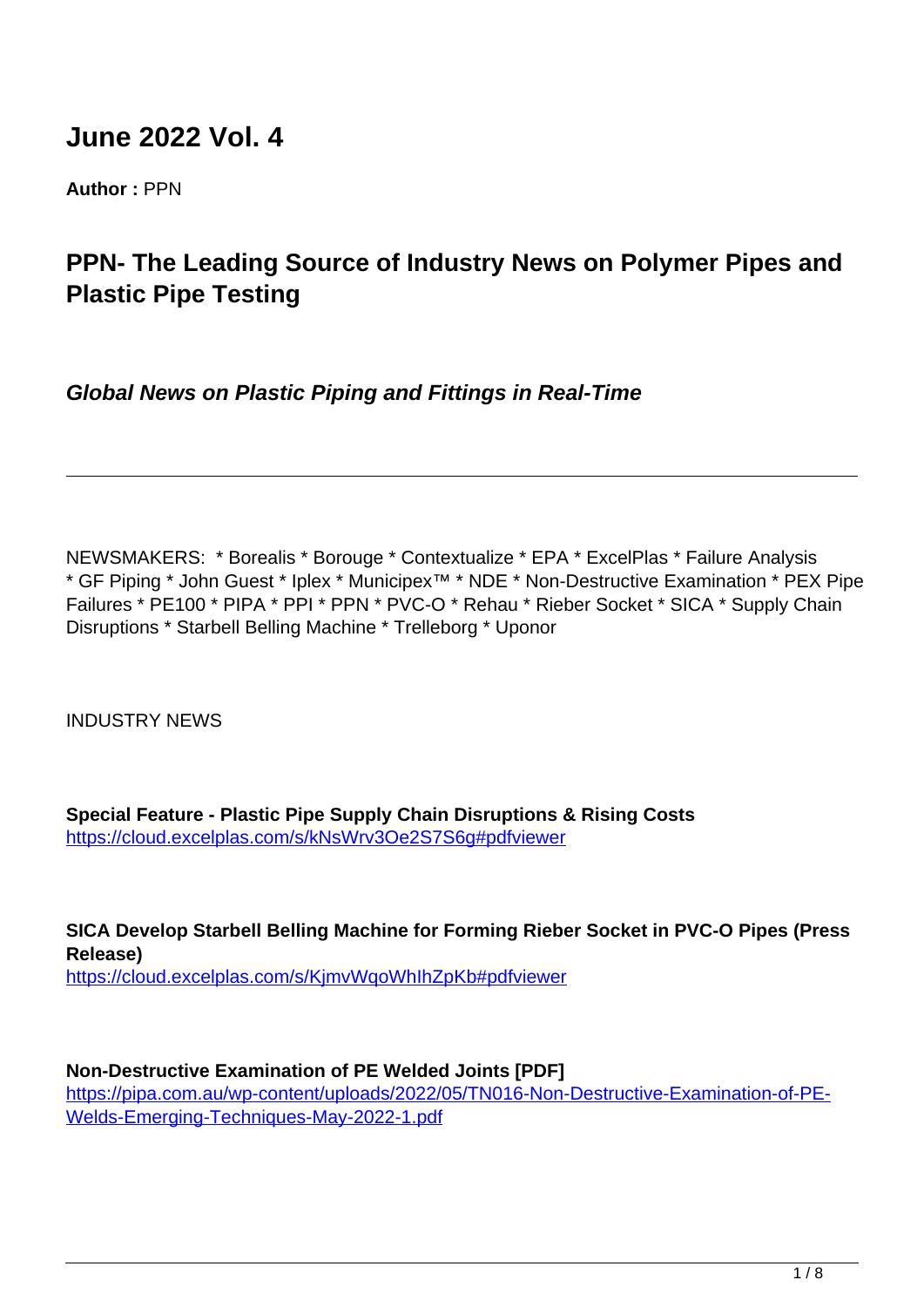#### **EPA Considers Classifying Discarded PVC Pipe as Hazardous Waste**

https://www.natlawreview.com/article/epa-considers-classifying-discarded-pvc-plastichazardous-waste

#### **Utilities Believe that Polyethylene Piping Materials and Trenchless Technology are Key to Overcoming Water Loss - GF Piping Systems**

https://www.gfps.com/en-ar/about-us/media-center/news-details.html/news/gfps/2022/hq/utilities -believe-that-polyethylene-piping-materials-and-trenchless-technology-are-key-to-overcomingwater-loss

**Rehau Publishes New Municipex™ PEX-a Pipe Installation Guide [PDF]** https://www.rehau.com/downloads/1045670/municipexreclaiminstallationquiderehau-855-623.pdf

## **Iplex Furthers Capabilities with Restrain™ PVC-U Pipe** https://www.pipeliner.com.au/2022/06/06/iplex-furthers-capabilities-with-restrain-pvc-u-pipe/

## **Trelleborg Develops New Seals for High Pressure Water Pipes**

https://interplasinsights.com/plastics-industry-news/trelleborg-develops-seals-for-high-pressurewater-pipes/

**Plastic Pipe Institute Announces Winners of Member's Awards** https://www.plasticpipe.org/common/Uploaded-20files/1-PPI/General-20Literature/Press-20Rele ases-20and-20Announcements/PPI-20Annual-20Awards-20News-20Release-20FINAL-20June-201-202022.pdf

**Effects of Exposure Conditions on Antioxidant Depletion, Tensile Strength, and Creep Modulus of Corrugated HDPE Pipes Made with or Without Recycled Resins** https://cloud.excelplas.com/s/bjYGrzbr5XUQq8T#pdfviewer

**Performance Mapping toward Optimal Addition Levels and Processing Conditions for Different Hydrocarbon Waxes Used as Lubricants in Tin-Stabilized PVC Pipe**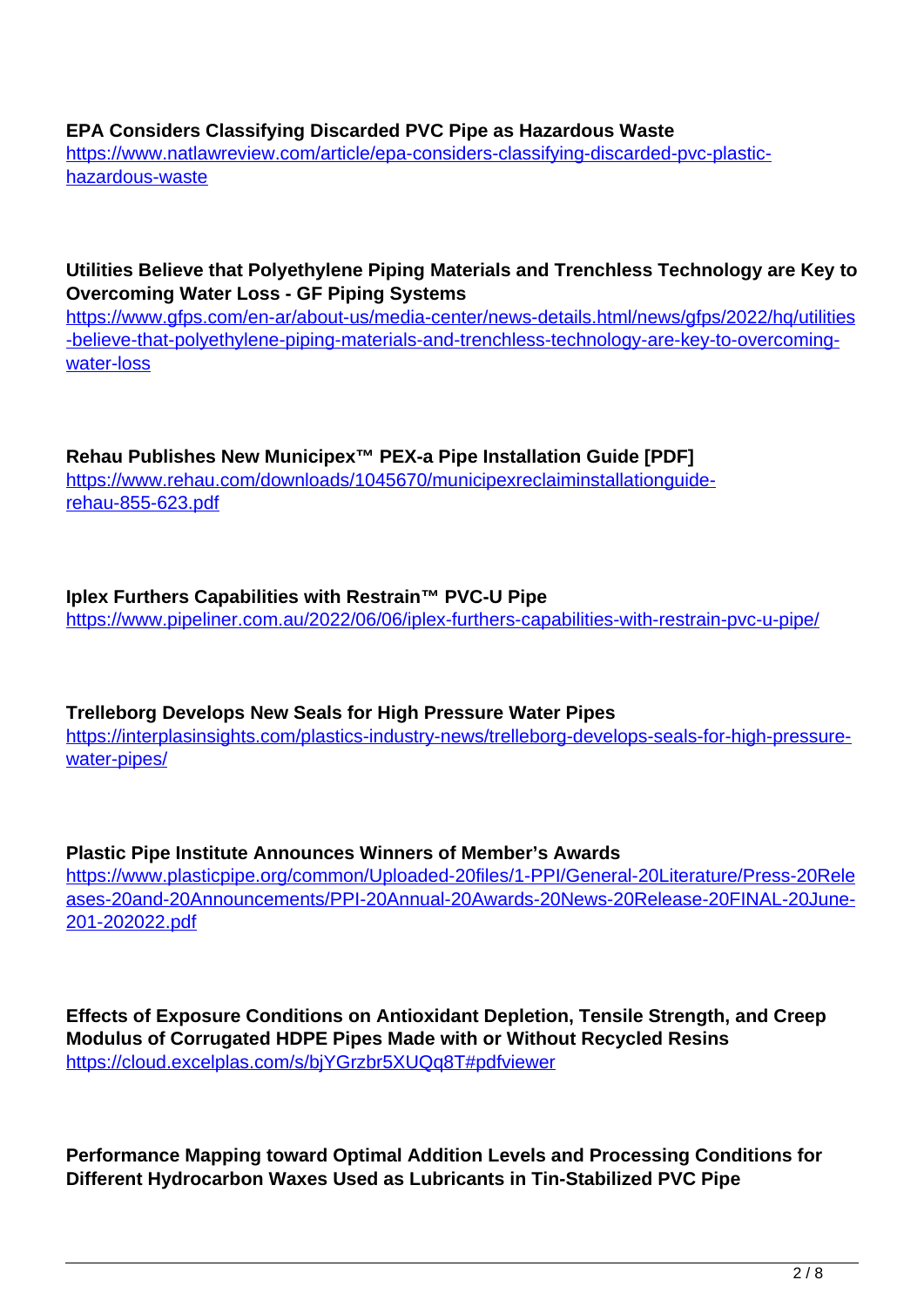#### **Formulations** https://pubs.acs.org/doi/pdf/10.1021/acsomega.2c00392

**Burg Simpson Files Product Defect Class Action Lawsuits Regarding UPONOR PEX Leaks (Legal News)** https://www.burgsimpson.com/firm\_news/construction-defect-lawsuit-uponer-inc/

**New Website for John Guest** https://www.pbpsa.com/articles/content/new-website-for-john-guest

## **PVC Pipes for Hyperloop for Delivering Packages**

https://singularityhub.com/2022/05/25/30-second-deliveries-this-startup-wants-to-build-ahyperloop-for-packages/

## **Mechanical and Microstructural Properties of HDPE Pipes Manufactured via Orbital Friction Stir Welding**

https://mdpi-res.com/d\_attachment/materials/materials-15-03810/article\_deploy/materials-15-03 810.pdf?version=1653626402

PLASTIC PIPE FAILURE ANALYSIS

## **Failure Analysis of Plastic Pipes**

If you are looking for an expert for your case involving plastic pipe failure analysis, then you can't beat the team at ExcelPlas Consulting. Our team is setting a new standard for excellence in failure analysis of plastic articles but especially plastic pipe. For plastic pipe, this includes HDPE, PVC & CPVC pipe as well as other plastic piping systems like Hobas GRP pipe, PP-R Pipe, and spoolable composite pipe. When a plastic pipe fails to perform as intended, our team can determine the root cause (chemical failure, oxidative failure, creep failure, overstress failure, fatigue failure, design failure, etc). We are experts in HDPE water pipe failures, CPVC sprinkler pipe failure, PVC pipe failure analysis and PP-R Oxidation/Degradation investigations. https://www.excelplas.com/wp-content/uploads/2020/01/Excelplas-A4-Brochure-4pp-Plastic-Pipe-Testing-NTs.pdf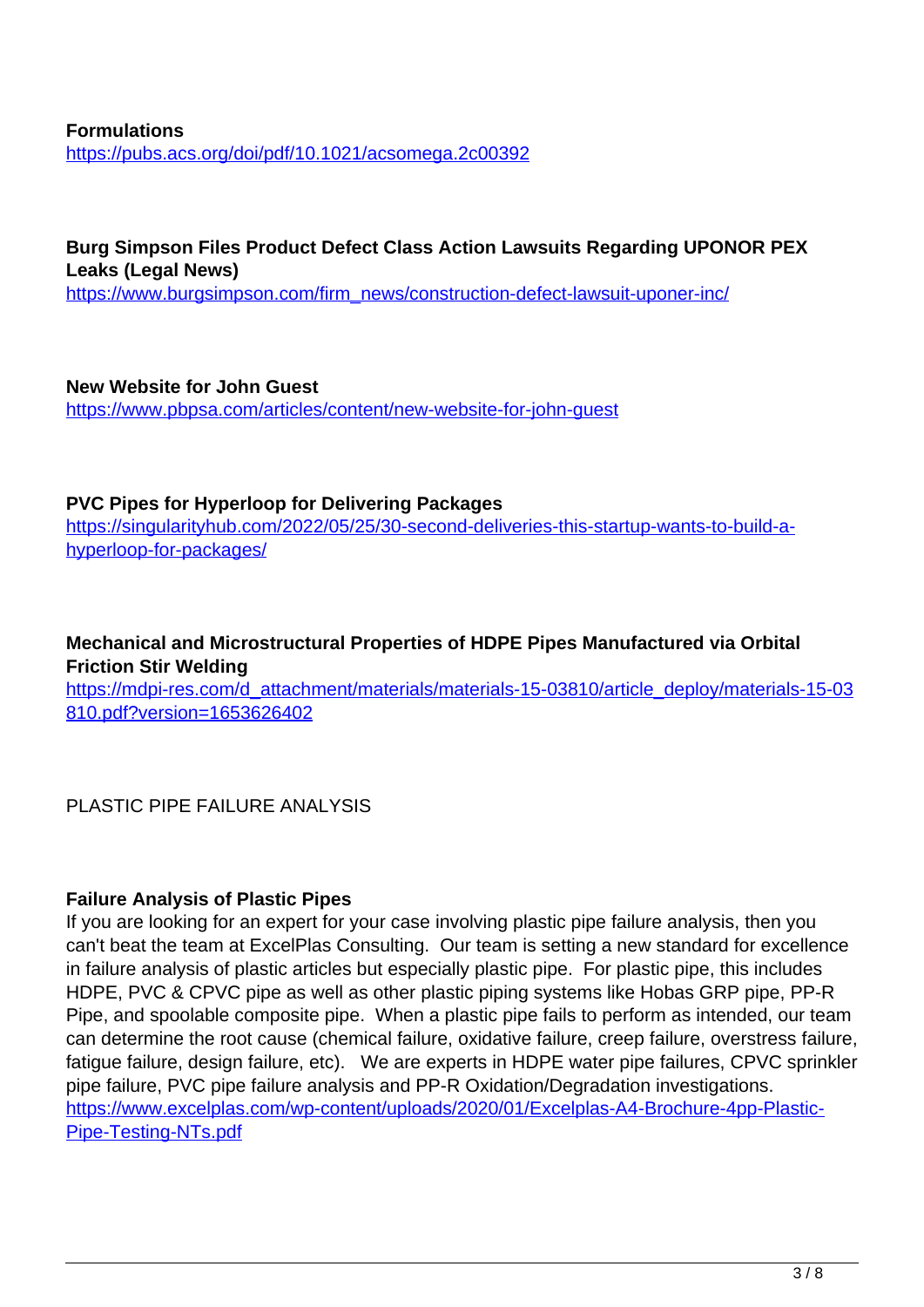## **ExcelPlas Investigating Poly Pipe Failures**

Through failure analysis & forensic chemistry, we help clients improve product performance, increase profits, & resolve product liability claims with plastic pipes and fittings.

We are dedicated to unmatched excellence in failure analysis, investigative chemistry, material testing, and expert witnessing for plastics, polymers and composites.

With over 25 years of investigative experience, the staff at ExcelPlas are uniquely positioned to help clients resolve the most challenging performance and processing issues related to materials and plastic pipes and fittings.

https://www.excelplas.com/contact-us/

## **Cautionary Warning: Some PEX Piping is Prone to Development of Cracks Due to Early Oxidation**

ExcelPlas Labs have developed a three-step testing program to detect early failure of **PEX** pipe and their expected service lifetime.

The 3 Step Testing is based on:

- Oxidative Induction Time (OIT) testing to determine the residual level of oxidative stability (i.e. thermal stability)
- Quantitative Additive Analysis (QAA) to determine the type and level of protective antioxidants and stabilizer present.
- Scanning Microscopy on inner surface after bend back to image developing microcracks

Samples of **PEX** pipe just 10 cm long are needed for the analysis. 7 Day turnaround on test reports.

https://www.excelplas.com/wp-content/uploads/2020/01/Excelplas-A4-Brochure-4pp-Plastic-Pipe-Testing-NTs.pdf

MORE POLY PIPE NEWS

**PPN the Digital News Platform for Communicating to the Global Plastic Pipe Industry** Send Us Your News!!! PPN Publishes weekly. https://www.youtube.com/watch?v=eUKxWbOZY10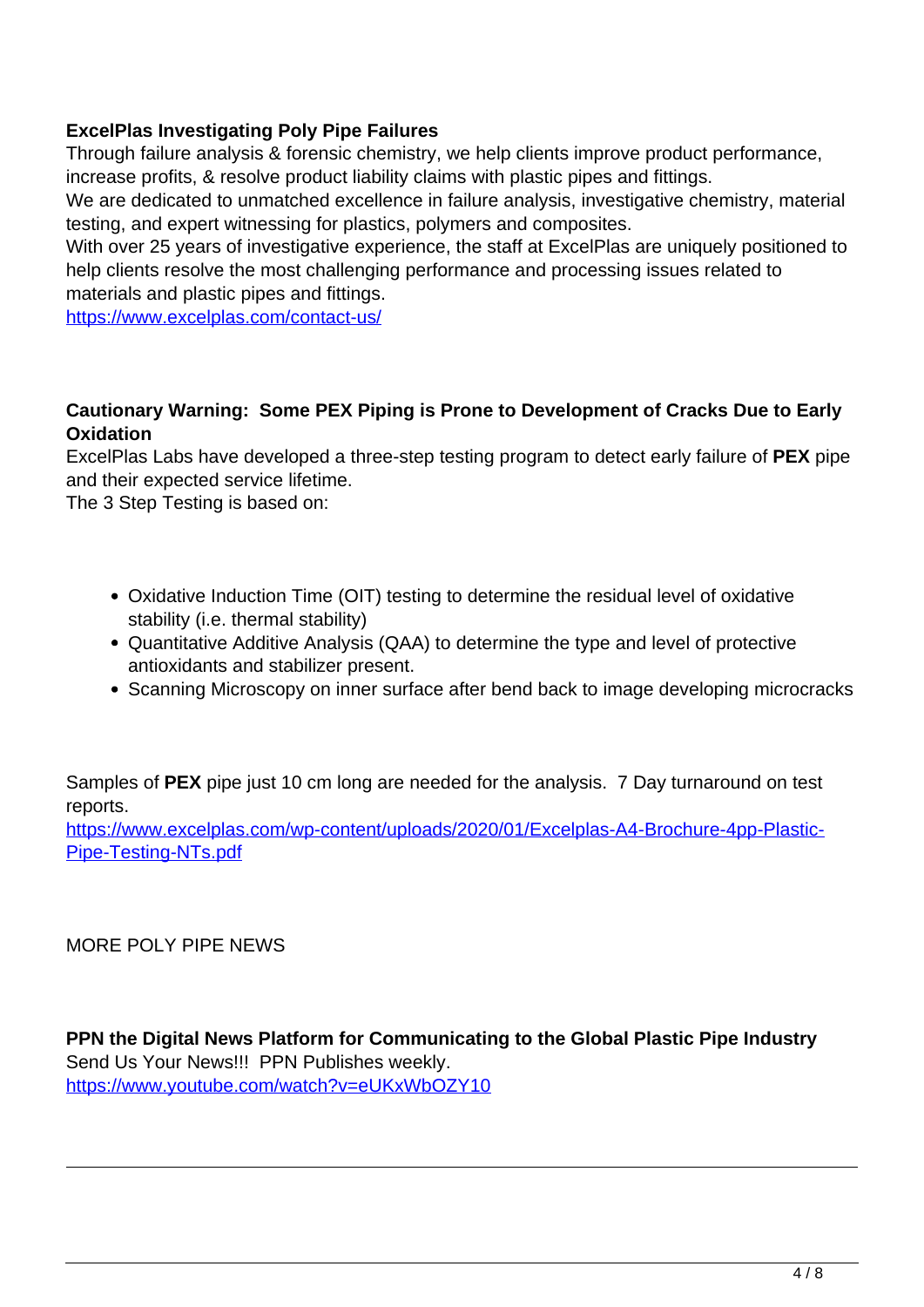## **ExcelPlas Labs Pipe Failure Investigations**

ExcelPlas Labs have created a new benchmark in failure analysis of HDPE, PP-R, PB and PEX pipes in addition to PVC & CPVC pipes as well as composite GRP and GRE pipes. When a plastic pipeline fails to perform as intended, our team can determine the root cause of failure (e.g. oxidative failure, chemical failure, creep failure, over-stress failure, fatigue failure, design failure, etc). ExcelPlas are experienced with all plastic piping failure modes and mechanisms including Slow Crack Growth (SCG) Rapid Crack Propagation (RCP), Environmental Stress Crack Resistance (ESCR), Oxidative Stress Cracking (OSC), cyclic fatigue, manufacturing defects, and polymer material problems.

http://www.excelplas.com/

## **ExcelPlas Strain Hardening Test (SHT) for HDPE Pipes**

The SHT in accordance with ISO 18488 is a relatively new, but excellent way to obtain a rapid indication of the Stress Crack Growth (SCG) resistance of your piping material. This tensile test performed at 80°C has become in just a few years the new standard for Batch Release Testing (BRT). And not without reason. The test requires only a very small amount of material, the results are very reliable with a very low inter-laboratory scatter and the results are available within a few days, regardless of the PE grade. The SHT is usually performed on resin material but it can also be performed on samples taken directly from pipes or sheets. As accredited lab, EXCELPLAS is happy to discuss the possibilities with you, whether it is for BRT, benchmarking, quality control of your (high performing) PE grade or for polymer compliance/ validation. http://www.excelplas.com/

## **Australia's Plastic Pipe Testing Laboratory**

ExcelPlas Laboratories provides a comprehensive plastic pipe joint testing service and is equipped with a state-of-the-art laboratory to test a range of polymer materials including polyethylene and polypropylene. ExcelPlas can carry out testing on plastic tube and pipe ranging in wall thickness from 3mm to 1200mm. ExcelPlas Laboratories provide a comprehensive service to Industrial & commercial companies, environmental consultants, Government bodies, and local Authority customers throughout Australia and Asia. All testing is carried and out in accordance with ASTM, ISO & WIS methods and is fully accredited to ISO 17025 by NATA.

- Butt Fusion Weld Testing
- Weld Testing
- Testing of Electro-fusion Welds
- Tear on saddle joints
- Crush De-cohesion of Electro-fusion welds
- Polymer & Plastics Identification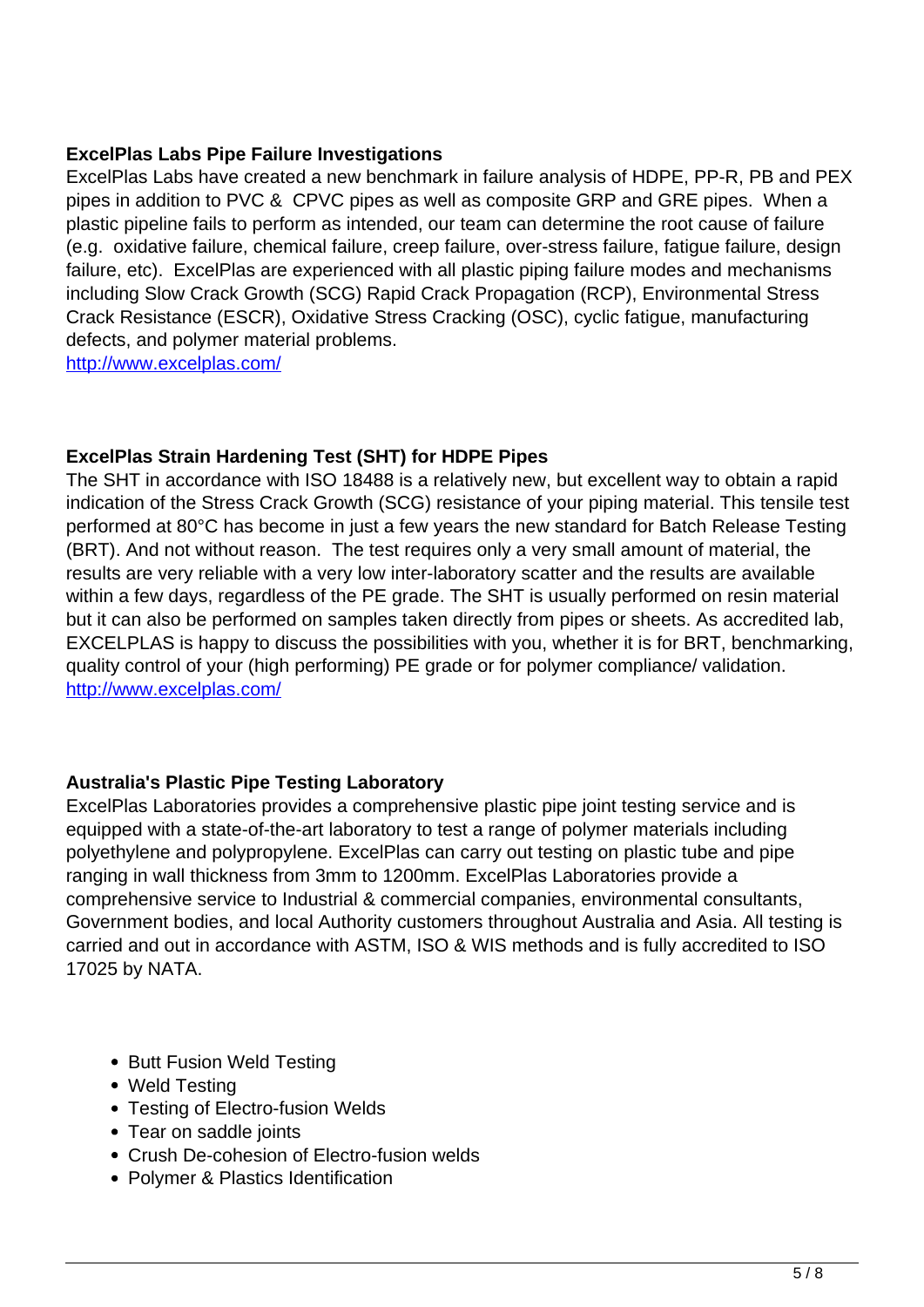- Chemical & Thermal Testing
- Site Audits

http://www.excelplas.com/

## **ExcelPlas - the Australian Pipes & Fittings Testing Laboratory**

- Accredited to ISO 17025 by the National Association of Testing Authorities (NATA) Australia, and is Australia's largest laboratory dedicated for the testing of plastic pipes and fittings to various Standards which include Australian, European and International Standards.
- The staff employed at the laboratory have a combined experience of more than 85 years within the plastics industry specifically with manufacturing, quality control and the research and development of plastic piping systems including HDPE, PEX, PP-R, PVC, U-PVC, M-PVC, O-PVC, ABS, GRP, GRE and PB.
- Services provided include conformance testing, compliance testing, batch release testing, root cause analysis for field failures and non-destructive testing of samples.
- http://www.excelplas.com/

## **ExcelPlas Lab Specialising in HDPE Pipe Condition Monitoring, Failure Analysis and Testing**

In the event of a HDPE buttweld or electrofusion weld failing during initial testing, or in service, we can conduct investigations to assist in identifying the root cause of the failure. This service also extends to the premature failure of the pipe or fitting itself. http://www.excelplas.com/plastic-pipes

## **ExcelPlas Pipe Testing is a Leader in the Field of Polyethylene (PE) and High-Density Polyethylene (HDPE) Testing**

ExcelPlas is accredited with the National Association of Testing Authorities (NATA) for butt weld tests, bend and tensile tests, peel decohesion tests on electro fusion sockets and failure mode determination

http://www.polypipetesting.com.au/butt-fusion-welds/

## **New UHMWPE Pipe for Tailing Offers Greater Than 4X the Abrasion Resistance of PE100**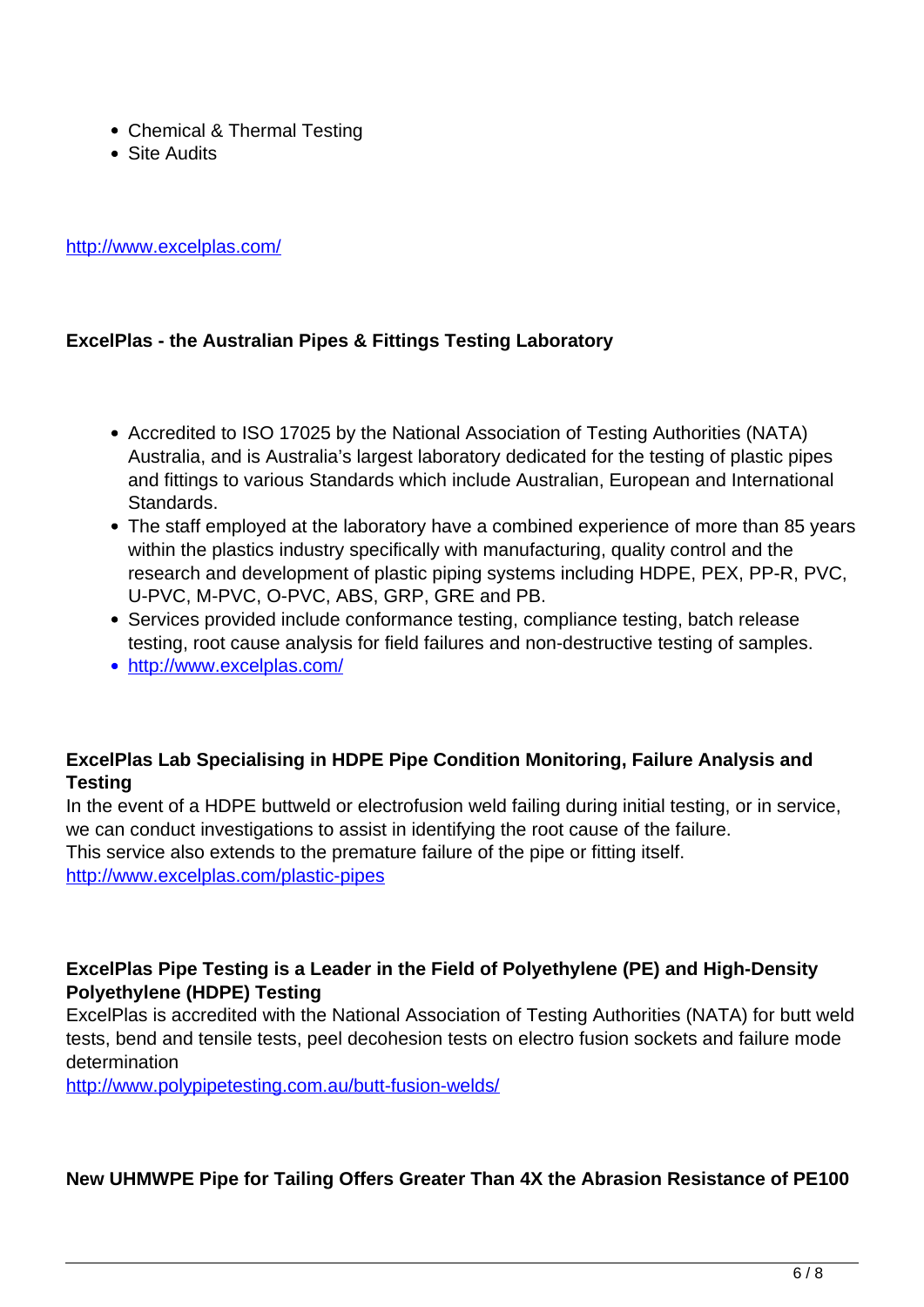#### **ExcelPlas Poly Pipe Weld Inspection Lists Top 7 Causes of Weld Failure:**

- Lack of scraping
- Inaccurate scraping
- Contamination from dirt, water, oil or clays
- Lack of Paralell-ness of fusion faces
- Misalignment of surfaces
- Time, temperature and pressure deviations
- Not adhering to cool times

We have extensive experience in inspection of poly pipe welds for assuring welded joint quality. Direct Poly Pipe Inspection ensures that operators are following the proven welding procedure; this reduces the occurrences of operational errors which lead to defects such as inclusions, lack of fusion (LoF), porosity and misalignment. More information, contact john@excelplas.com

## **Get Your HDPE Pipe Products or Services Noticed – Advertise in Poly Pipe News (PPN) Australia**

https://www.polypipenews.com.au/advertise/

## **This Newsletter is brought to you by Excelplas Labs, Australia's Largest group of Poly Pipe Testing Labs.**

Pipe Poly News (PPN) is now Australia's most current and comprehensive source of news on Polyethylene pipes and Poly Pipe Welding;

Poly Pipe News is now sent to over 4500 Poly Pipe Industry Members every week.